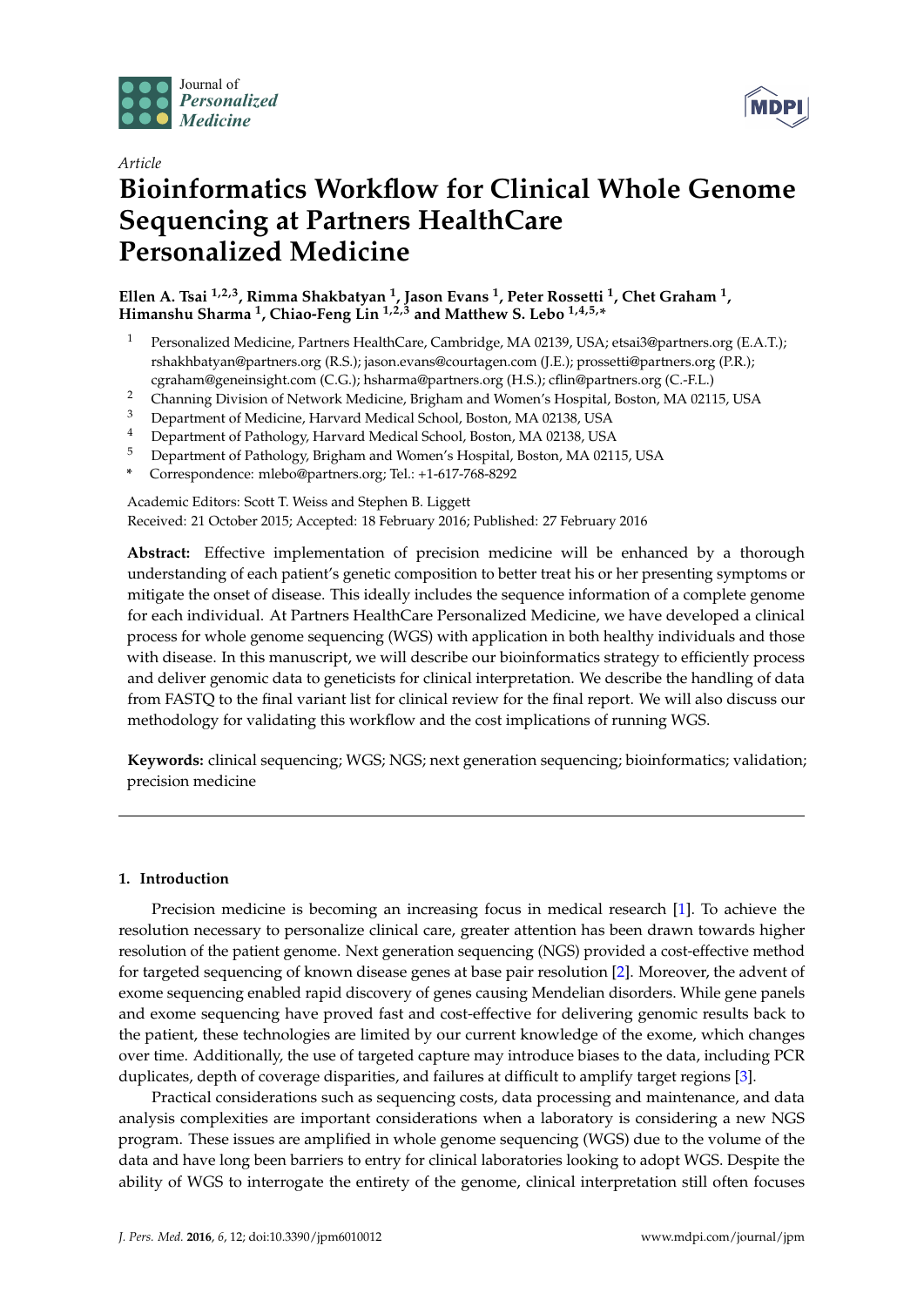on only 3% of the genome (*i.e.*, exome data, pharmacogenomics risk variants, and single nucleotide variants associated with complex disease risk) [\[4](#page-8-3)[–7\]](#page-8-4). Therefore, WGS services may be overlooked for clinical applications as they trend towards increased costs and longer turnaround times due to a heavier computational load, increased number of variants for analysis, and larger data archives. However, the steadily decreasing cost of sequencing and storage now allow laboratories to consider genome sequencing. WGS, and more specifically PCR-free WGS, also decreases the need to re-sequence each time the coding sequences of targeted regions change, novel genes are discovered, or a new reference genome is released. The balance between cost, turnaround time, accuracy, and completeness has to be addressed when launching a WGS program. Here, we describe the workflow we adopted and the challenges we met supporting the bioinformatics of WGS in a clinical setting.

#### **2. Results**

#### *2.1. Bioinformatics Validation*

Our pipeline performs robustly as different entry points and different runs of the same sample returned exactly the same variants. Using HapMap sample NA12878 and previous Sanger confirmed regions, we identified thresholds for variants of Quality by Depth  $(QD) \geq 4$  and Fisher Strand Bias  $(FS) \leq 30$  as providing the optimal balance of sensitivity and specificity. This sample has been well characterized by our laboratory and also by other groups [\[8,](#page-8-5)[9\]](#page-8-6). Of 425 total confirmed variants, all 425 variants were detected by genome sequencing for a sensitivity of 100% (95% CI: 99.1%–100% for SNVs and 79.6%–100% for indels; Table [1a](#page-1-0)). In addition, four likely reference sequence errors, positions where only the alternative allele has ever been identified, were correctly genotyped by genome sequencing as homozygous for the alternative allele, three of which had incorrect genotype calls with previous orthogonal assays. In addition to these true positive variants, calls were also made for 21 false positive (FP) variants, including 20 substitutions and one indel (Table [1b](#page-1-0)). After filtration of variants based on optimal QD and FS thresholds discussed, only one FP remained.

<span id="page-1-0"></span>**Table 1.** Sensitivity and Specificity of WGS. Utilizing HapMap sample NA12878, we previously identified and confirmed via Sanger sequencing 425 variants in 195 genes across ~700 kb of sequence. (**a**) Analysis of raw variants identified 21 false positive (FP) variants within this region of NA12878. After application of laboratory-defined thresholds (FS  $\leq$  30 and QD  $\geq$  4), this limited the number of FP to only one with no increase in false negatives (FN). (**b**) All 425 Sanger confirmed variants were identified in the WGS data above our quality thresholds. (**c**) Concordance with 1000 Genomes data for variants across the genome was high, particularly for SNVs. Concordance remained high when matching on predicted genotype.

| <b>Variant Type</b> | FP (before Thresholds) |           |                 | FP (after Thresholds) |  |
|---------------------|------------------------|-----------|-----------------|-----------------------|--|
| <b>SNVs</b>         | 20                     |           |                 |                       |  |
| Indels              |                        |           |                 | $\theta$              |  |
|                     |                        |           | (b) Sensitivity |                       |  |
| <b>Variant Type</b> | #                      | <b>FN</b> | Sensitivity     | 95% Cl                |  |
| <b>SNVs</b>         | 410                    | 0         | $100\%$         | $99.1\% - 100\%$      |  |
| Indels              | 15                     | 0         | 100%            | 79.6%-100%            |  |

| Variant<br>Type | <b>1K Genomes</b><br>Variants | Present in<br><b>NGS Calls</b> | $%$ Present in<br><b>NGS Calls</b> | <b>Present in NGS Calls</b><br>with Matched<br>Genotypes | % Present in NGS<br><b>Calls with Matched</b><br>Genotypes |
|-----------------|-------------------------------|--------------------------------|------------------------------------|----------------------------------------------------------|------------------------------------------------------------|
| <b>SNVs</b>     | 2.762.933                     | 2,735,592                      | 99.01%                             | 2,730,826                                                | 98.84%                                                     |
| Indels          | 3.27.474                      | 299,300                        | 91.39%                             | 285.401                                                  | 87.15%                                                     |
| Total           | 3.090.407                     | 3,034,892                      | 98.20%                             | 3,016,227                                                | 97.60%                                                     |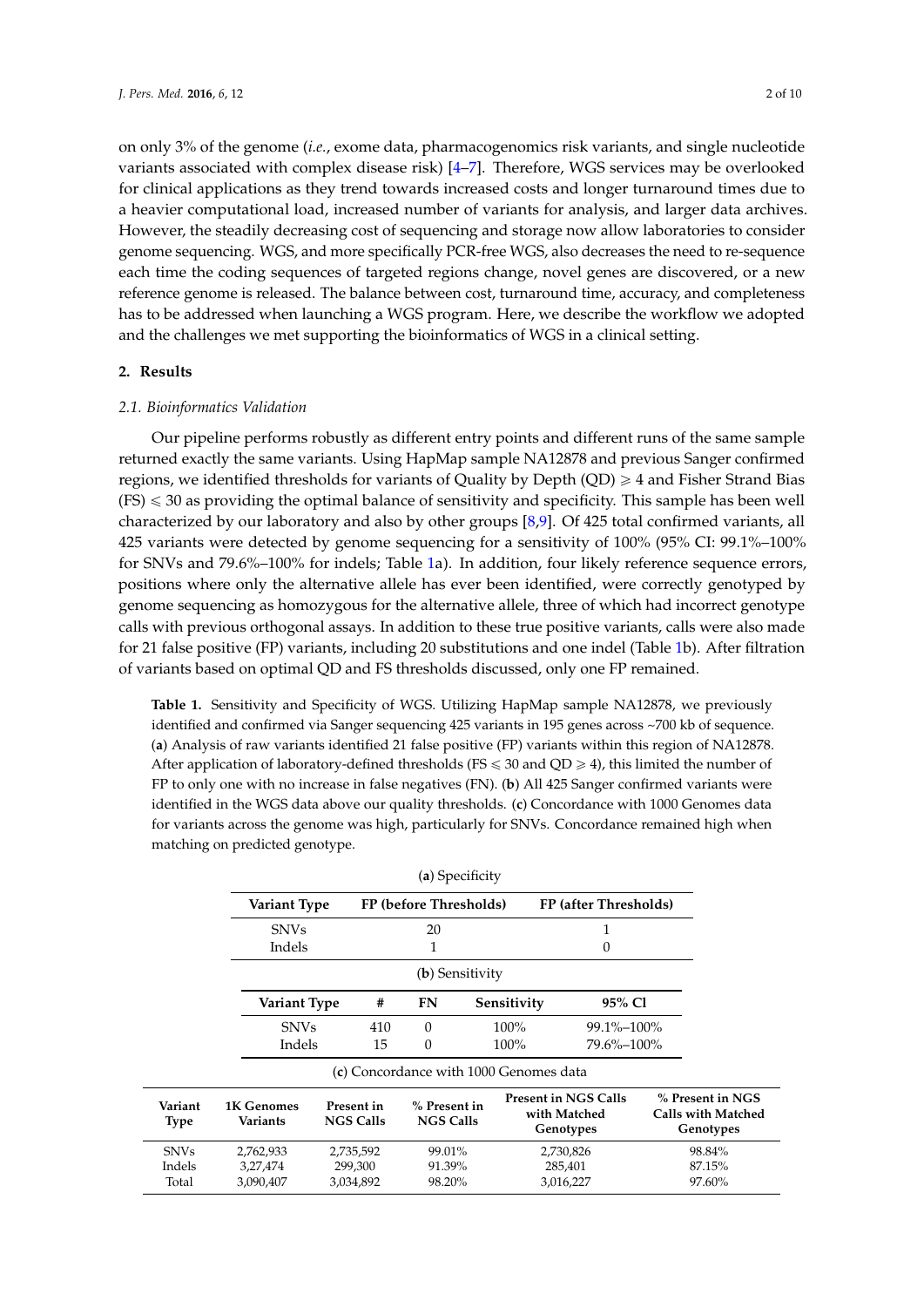Our genome-wide comparison of the variants detected through this pipeline compared to those detected at a similar coverage through the 1000 Genomes Project for NA12878 confirmed similar results (Table [1c](#page-1-0)). Out of 2.7 million SNVs and 285,000 indels detected through our pipeline, we found that 98.8% of these SNVs were also called in the 1000 Genomes dataset. In addition, 97.6% of the total variants called were concordant for genotype. Annotation and variant filtration were also performed on NA12878. Greater than 50 variants were randomly selected for manual inspection to ensure that they were properly annotated and filtered.

#### *2.2. Known Regions of Poor Coverage*

All of the genomes delivered to us from Illumina's CLIA-laboratory have at least 30X coverage, with an average coverage of 43X. However, this coverage varies across the coding sequences of the genome and affects both clinically relevant and clinically unknown regions of the genome. A gene-level list of the percentage of callable bases is provided in Supplementary Table S1. In total, of the 1381 genes with at least five asserted Pathogenic or Likely pathogenic variants by clinical laboratories in ClinVar, 94 had <90% coverage across their coding region. The 20 genes with the poorest coverage metrics included many with high prevalence and clinical relevance (Table [2\)](#page-2-0). In our clinical process, for indication gene-list driven analyses, we report back the coverage of analyzed genes, highlighting those with coverage issues. This provides a useful guide to determining potential false negative findings, including those due to regions that are difficult to sequence with NGS technologies.

| Gene                 | # Clinically<br><b>Significant Variants</b> | % Callable | <b>Disease</b>                                | <b>Disease</b><br>Prevalence |
|----------------------|---------------------------------------------|------------|-----------------------------------------------|------------------------------|
| <b>STRC</b>          | 8                                           | 20         | Sensorineural hearing loss                    | Common                       |
| ADAMTSL <sub>2</sub> | 5                                           | 32         | Geleophysic dysplasia                         | Rare                         |
| CYP21A2              | 13                                          | 44         | Congenital adrenal hyperplasia                | Common                       |
| ARX                  | 19                                          | 45         | X-linked infantile spasm syndrome             | Rare                         |
| MECP2                | 250                                         | 53         | Rett syndrome                                 | Common                       |
| GIB1                 | 16                                          | 53         | Charcot-Marie-Tooth disease                   | Common                       |
| ABCD1                | 33                                          | 57         | X-linked adrenoleukodystrophy                 | Moderate                     |
| <b>EMD</b>           | 11                                          | 57         | Emery-Dreifuss muscular dystrophy             | Moderate                     |
| G6PD                 | 16                                          | 58         | Glucose-6-phosphate dehydrogenase deficiency  | Common                       |
| GATA1                | 12                                          | 60         | Dyserythropoietic anemia and thrombocytopenia | Rare                         |
| AVPR <sub>2</sub>    | 15                                          | 62         | Nephrogenic diabetes insipidus                | Rare                         |
| <b>EDA</b>           | 37                                          | 63         | Hypohidrotic ectodermal dysplasia             | Moderate                     |
| SLC16A2              | 11                                          | 63         | Allan-Herndon-Dudley syndrome                 | Rare                         |
| <b>FLNA</b>          | 42                                          | 64         | Otopalatodigital syndrome                     | Rare                         |
| <b>EBP</b>           | 24                                          | 64         | X-linked chondrodysplasia punctata            | Rare                         |
| <b>RPGR</b>          | 17                                          | 64         | Retinitis pigmentosa                          | Common                       |
| TAZ.                 | 17                                          | 64         | Barth syndrome                                | Rare                         |
| <b>IDS</b>           | 16                                          | 64         | Hunter syndrome                               | Moderate                     |
| FGD1                 | 8                                           | 64         | Aarskog-Scott syndrome                        | Rare                         |
| GPR143               | 6                                           | 65         | Ocular albinism                               | Moderate                     |

<span id="page-2-0"></span>**Table 2.** Top 20 Poorly Covered Genes with Clinical Relevance. Clinical relevance is defined as having at least five Pathogenic or Likely pathogenic variants in ClinVar reported in the gene by submitting laboratories or working groups.

#### *2.3. Cost Analysis and Scalability*

The majority of our bioinformatics costs of WGS lies in data storage and not in computational processing. As part of our clinical workflow, the FASTQ, BAM, and VCF files are periodically archived on a replicated, secondary storage site. We also store MD5 checksums to ensure data consistency during transfer and storage. These disks are primarily used to store data, and any access to these files must be done after they are copied back onto a faster storage location (e.g., primary storage). Based on the calculations of CPU time used and the lifespan of our cluster as well as the hourly costs of a bioinformatics analyst, we estimated that it costs \$77 for the computational time and \$128 for the hands-on time necessary to process a genome. However, approximately 300 GB per genome of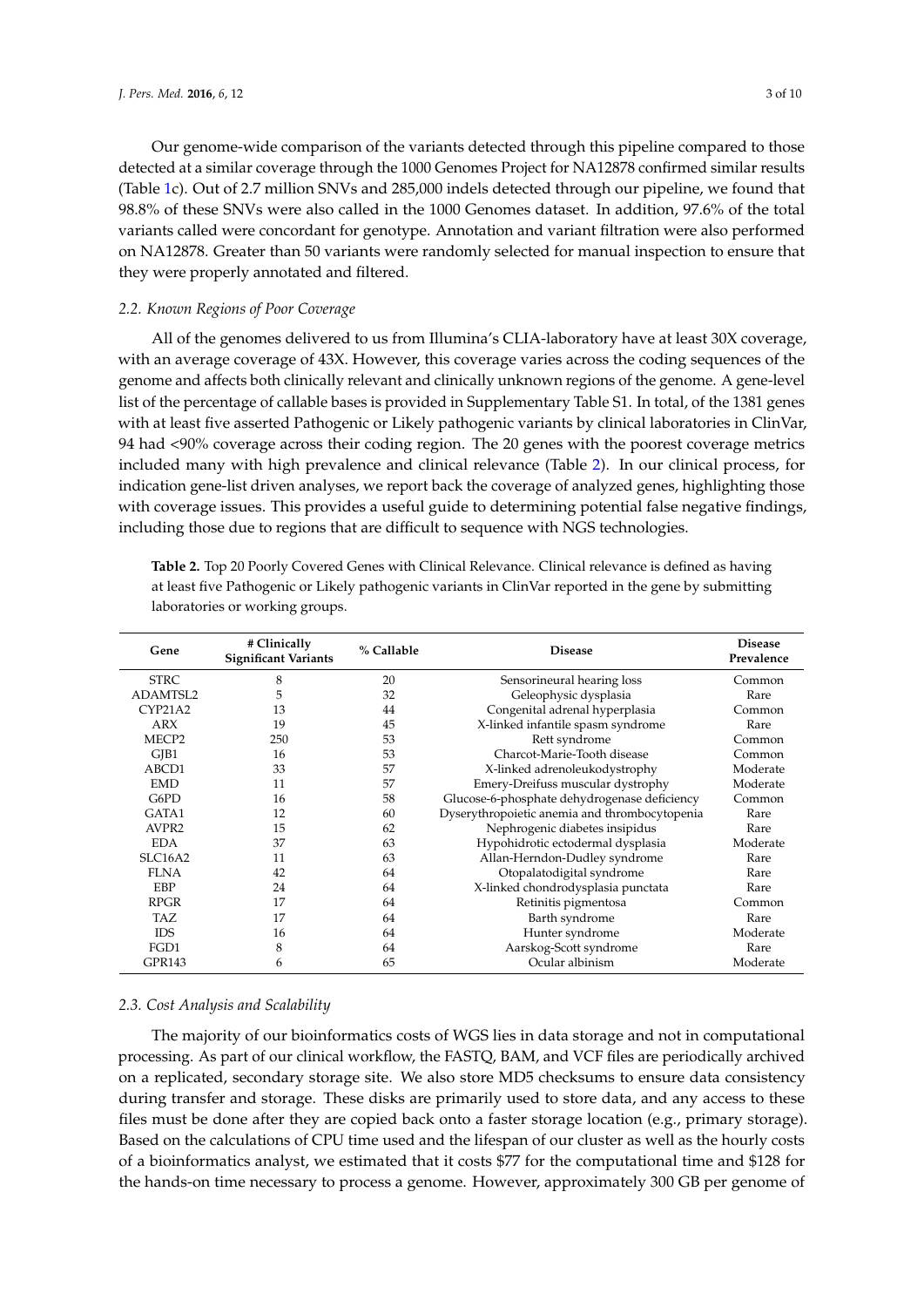storage is required to keep files containing unaligned and aligned reads as well as the final variant calls (respective FASTQ, BAM, and VCF files). In Table [3,](#page-3-0) we estimate the annual cost of storage per genome to be around \$40–\$55, depending on whether the genome is stored on a primary storage device or a secondary (or archival) disk; the bioinformatics process and storage of a genome for one year for our laboratory is approximately \$245. Disk storage of sequencing data incurs significant cost in addition to the sequencing and interpretive components, and depending upon laboratory needs and policies, the availability of the data on either active or deep storage may differ. This pipeline is built on a high performance computing (HPC) cluster, so the ability to process many genomes at a given time is heavily dependent on the size of the cluster. With our current infrastructure, we do not run more than 10 genomes simultaneously. The pipeline is scalable with respect to the cluster size, but we have not explored scaling this process to simultaneously handle hundreds or thousands of genomes.

<span id="page-3-0"></span>**Table 3.** Cost Analysis for Storage of WGS data. Primary storage assumes unreplicated, active storage with high input/output (I/O) capacity. Secondary storage assumes replicated, deep storage with low I/O capacity. The cost of processing a genome and data retention on the primary and secondary storage for one year is ~\$245.

| <b>Storage Type</b> | Genome/Month (\$) | Genome/Year (\$) | Genome/5 Years (\$) |
|---------------------|-------------------|------------------|---------------------|
| Primary             | 4.42              | 53.04            | 265.20              |
| Secondary           | 3.48              | 41.76            | 208.80              |
| Total               | 7.90              | 94.80            | 474.00              |

#### **3. Discussion**

The validated bioinformatics workflow we described above has been used to process hundreds of genomes. We have been updating its functionality and re-validating the components of this process multiple times since initially implementing the pipeline. The modularity of our process allows us to repeat only the annotation, upload, and filtration processes when new or updated annotation resources are available. Similarly, filtrations can be easily re-queried from the persistent variant data in the Oracle database.

We have also compared the results of our NA12878 with the Genome in a Bottle Consortium (GIAB) dataset driven by the National Institute of Standards and Technology (NIST) [\[9\]](#page-8-6). A similar tool known as the Genetic Testing Reference Materials Coordination Program (GeT-RM) allows users to query across different alignments of the same dataset to see if the variant of interest found by your pipeline also is found by other pipelines. This dataset includes variant data generated by our laboratory. Both of these resources are tremendously valuable in validating clinical genome sequencing.

The limitation of genome sequencing is an important consideration. Although it is often times termed "whole genome," it has many regions that cannot be accurately determined by current technologies. These regions are inaccessible to current, standard clinical WGS analysis and include regions of high homology for which reads cannot be uniquely mapped, regions where the reference genome contains errors, regions with multiple reference haplotypes, and tandem repeats that extend beyond the sequenced read length. These regions can overlap with clinically relevant areas and can potentially lead to false negative results if not dealt with carefully. In Table [2,](#page-2-0) we have indicated a subset of these that consistently have the lowest coverage in our WGS assay. Current techniques for managing these regions include repeat-primed PCR for repeat expansion disorders, long-range PCR for genes with homology issues, and allele-based barcoding techniques to anchor reads to unique neighboring regions. Aligning to the GRCh38 reference genome may help for regions with multiple reference alleles, but it is still unclear how those regions will be implemented in a clinical workflow. Eventually the use of longer read technologies, and possibly *de novo* assembly, will enable more accurate aligning and detection of variants in these difficult regions.

As genome sequencing becomes more routine, additional enhancements will continuously be made to the process. In our laboratory, these enhancements focus on a user interface for variant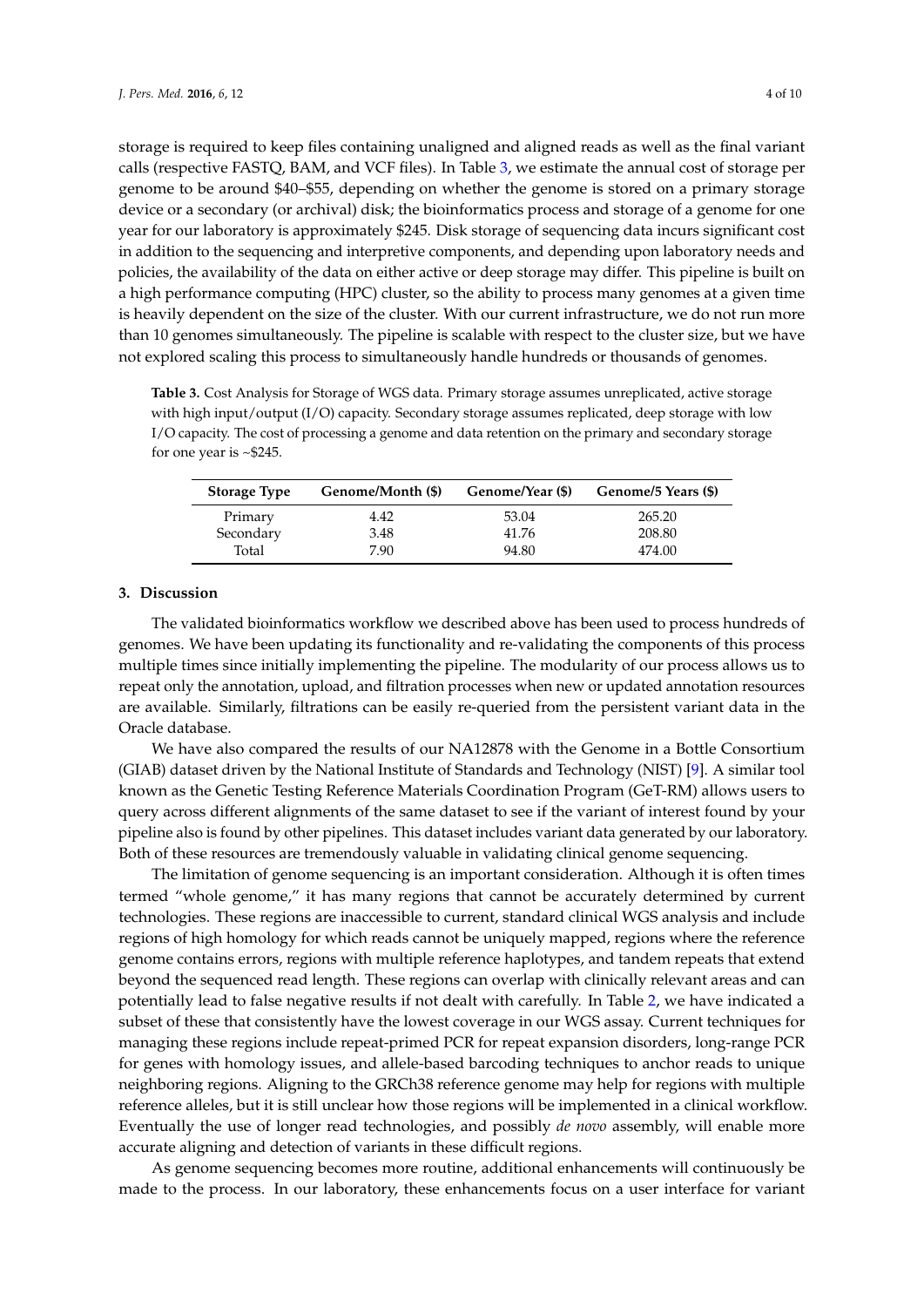filtration to enable live filtering for our clinical staff, identification of copy number and structural variation from the WGS data, and upgrading the pipeline to align to the GRCh38 reference genome. This work requires a team of bioinformaticians with a broad skillset that can interact directly with both the clinical staff and the information technology teams. Finding this dynamic can prove to be one of the most challenging aspects of creating a clinical genome sequencing program.

#### **4. Methods and Materials**

#### *4.1. Bioinformatics Pipeline*

The bioinformatics pipeline processes data from the hard drives delivered by Illumina Clinical Services Laboratory (San Diego, CA, USA) to the variant report files generated for clinical interpretation in a fairly automated fashion. As these hard drives are received, they are accessioned in the laboratory and uploaded to our high performance computing (HPC) environment. The BAM files delivered on the hard drives contain reads aligned by the pipeline developed at Illumina using CASAVA (or ISAAC in recent data deliveries). These files contained both aligned and unaligned reads, so the conversion from BAM back to FASTQ format to decouple mapping information from the read sequence does not incur loss of sequencing information.

Data processing from the FASTQ file to the VCF file was performed primarily using the parameters recommended by each respective software package [\[10–](#page-8-7)[13\]](#page-9-0). Paired-end alignment of the sequencing reads to the hg19 reference genome was performed using bwa 0.6.1-r104. The aligned reads were sorted and PCR duplicates removed using samtools 0.1.18. Local indel realignment, base quality recalibration, variant calling by UnifiedGenotyper, and variant recalibration were performed using Genome Analysis ToolKit (GATK) 2.2.5 and the recommendations in the Best Practices Workflow by the GATK development team at the Broad Institute (Cambridge, MA, USA). The entire workflow is summarized in Figure [1.](#page-5-0) For more efficient computing, our validated process includes parallelization by dividing files into smaller pieces for even distribution across the cluster. This method was described in our application of this pipeline to the MedSeq Project, a randomized clinical trial assessing the impact of genome sequencing in clinical practice [\[14\]](#page-9-1) and to the discovery of a putative locus causing a novel recessive syndrome presenting with skeletal malformation and malignant lymphoproliferative disease [\[15\]](#page-9-2). Similar pipelines have been used successfully in other clinical labs using NGS previously [\[4,](#page-8-3)[6,](#page-8-8)[16–](#page-9-3)[18\]](#page-9-4).

Successive variant annotation is accomplished through a set of scripts that independently annotate the dataset with a wide collection of information, including: (1) transcript and gene annotations from Alamut (Interactive Biosoftware, Rouen, France); (2) gene annotations from variant effect predictor (VEP); (3) variant annotations from 1000 Genomes Project, ClinVar, and Exome Sequencing Project (ESP); and (4) clinical interpretation from our laboratory maintained in GeneInsight (Cambridge, MA, USA) [\[19](#page-9-5)[–22\]](#page-9-6). As a clinical laboratory, we are focused on genomic regions that are known or likely to be associated with disease. Thus, we have limited the annotation of variants called on the genome to only those that lie in our target regions. The target region contains the RefSeq coding sequence for all genes mapped to hg19, pharmacogenomic variants, and association or risk variants taken from the NHGRI GWAS catalog [\[23\]](#page-9-7). These regions are buffered by 50 base pairs (bp). The VCF file is limited to only this target region prior to variant annotation. Additionally, during filtration and coverage analysis, we focus in on the regions most likely to contain clinically reportable disease causing variants. Thus, we created clinical region of interest (ROI) files containing all coding regions of all exons for each gene  $\pm 15$  bp or  $\pm 2$  bp for filtration and coverage, respectively.

The sample data and variant annotations are uploaded to an Oracle SQL database. The variant filtration process was designed to query this database and return the variants of interest in an excel spreadsheet for careful clinical review. Variant filtration has been an evolving process, and filtration specifications vary depending on the prevalence, penetrance, and predicted mode of inheritance of the genetic disorder. Table [4](#page-6-0) lists some of the common filtrations used to generate the final report.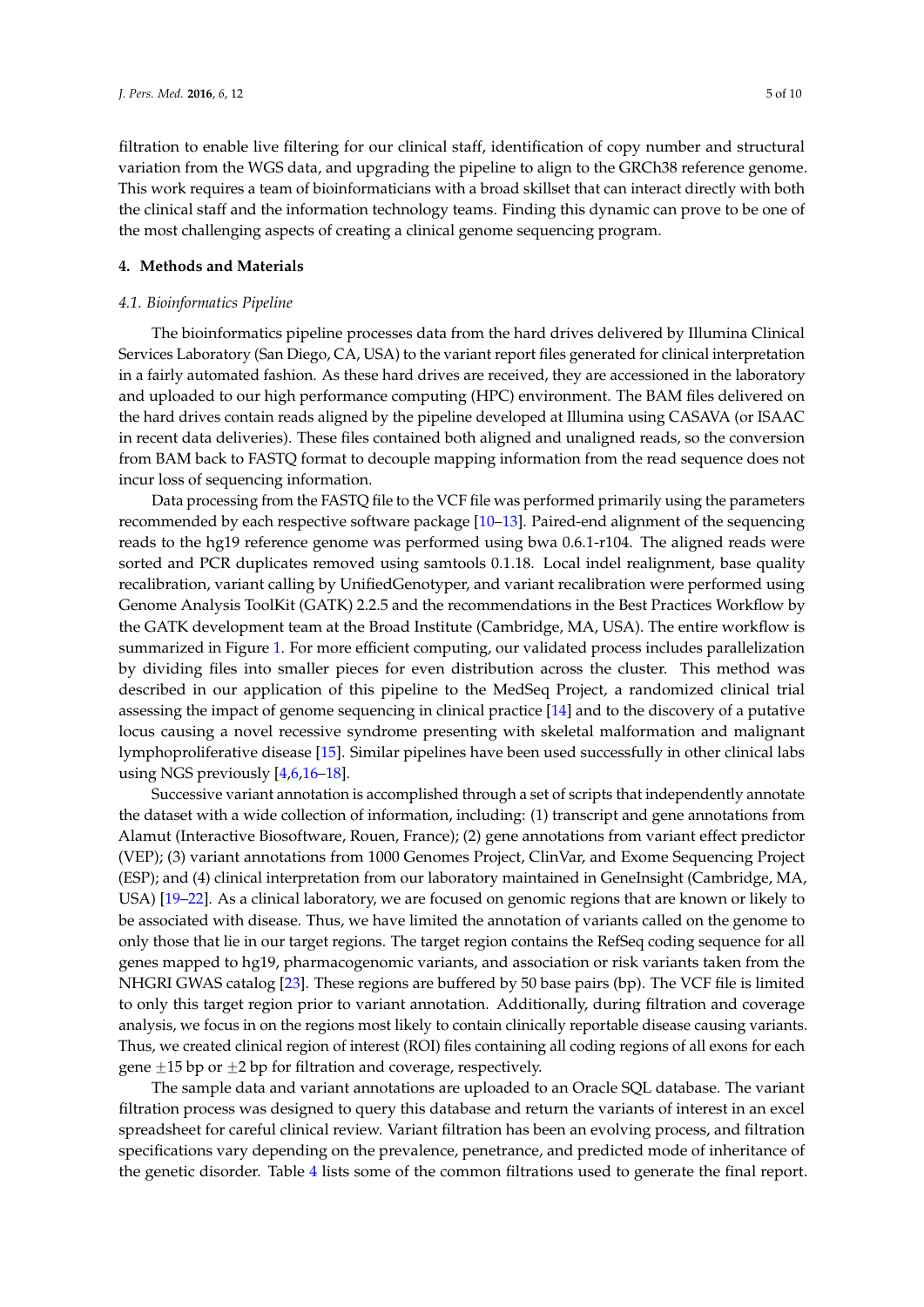Often, the final variant report is generated using Boolean logic to combine more than one of these filters. The overview of the entire bioinformatics process, from alignment and variant calling to final report generation is outlined in Figure [2.](#page-6-1)

<span id="page-5-0"></span>

**Figure 1.** WGS Alignment and Variant Calling Pipeline. There are multiple entry points to our **Figure 1.** WGS Alignment and Variant Calling Pipeline. There are multiple entry points to our pipeline pipeline where it can be re-triggered due to system failures or outside datasets. Standard processing where it can be re-triggered due to system failures or outside datasets. Standard processing of genome of genome data from the Illumina Clinical Services Laboratory starts at the top entry point. From data from the Illumina Clinical Services Laboratory starts at the top entry point. From there, FASTQ equences are aligned to the reference hg19 genome using the burrows-wheeler aligner (bwa). Since the sequences are aligned to the reference hg19 genome using the burrows-wheeler aligner (bwa). Since the (bwa). Since the alignment is computationally intensive, we divided the sequence files into smaller alignment is computationally intensive, we divided the sequence files into smaller files. The alignments, files. The alignments, known as "raw" BAM files in our pipeline, are processed through a series of known as "raw" BAM files in our pipeline, are processed through a series of steps prior to variant steps prior to variant calling. The "final" BAM file is the resulting file after removing PCR artifacts, calling. The "final" BAM file is the resulting file after removing PCR artifacts, local indel realignment, edding. The Timat Brint the B are researing the arter removing Fervariances, focal meter realigement, and base quality recalibration. This is used as the input file to the variant caller portion of the pipeline. caller portion of the pipeline. The pipeline when the variant calling phases of the variants are the variants are the variants are the variants are the variants are the variants are the variants are the variants are the va Variant calling happens in two phases, where the variants are identified and then their quality scores<br>
Variants are identified and then their quality scores are recalibrated in the final VCF file.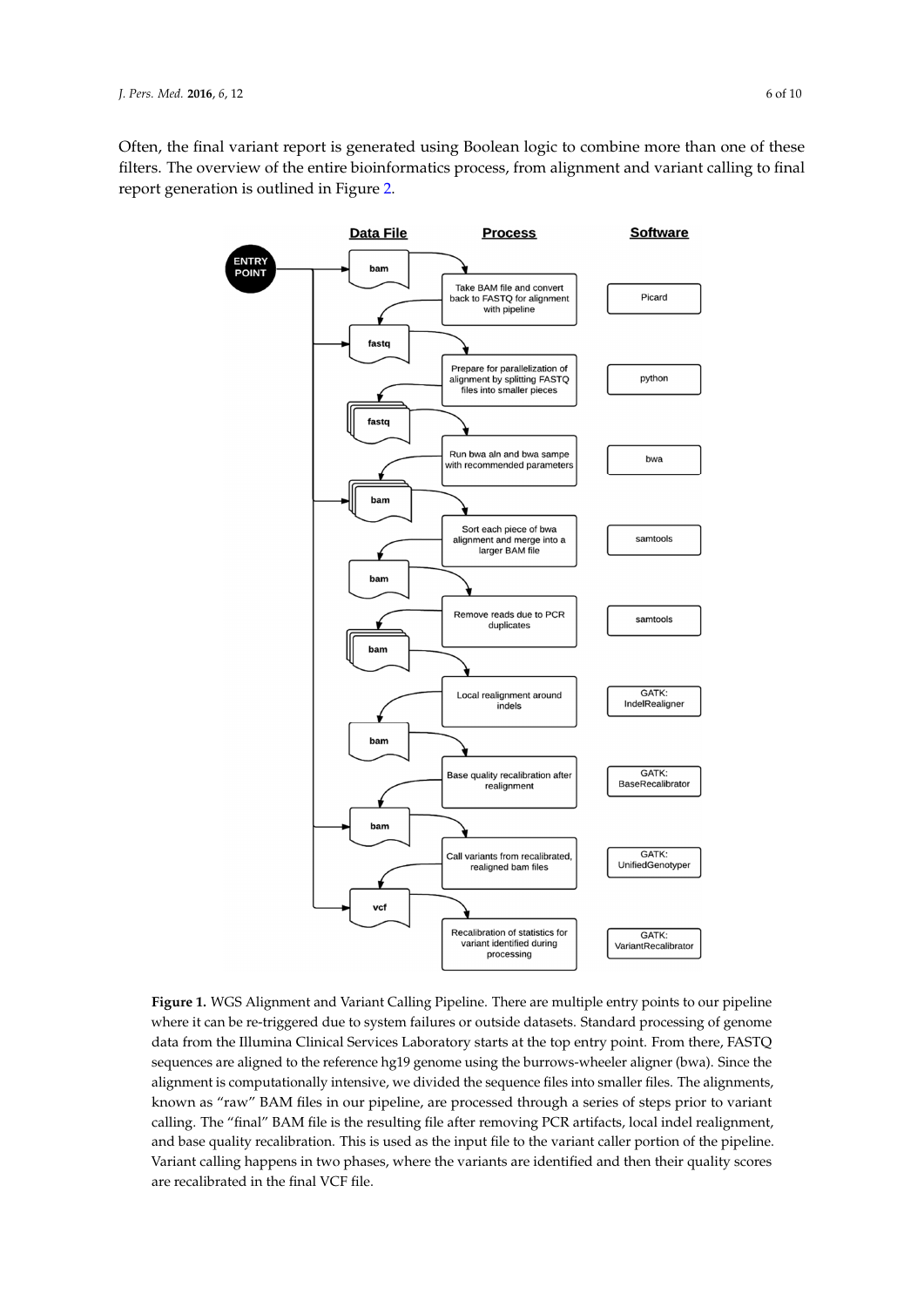Reported Pathogenic

Compound Heterozygous Compound

<span id="page-6-1"></span> $\frac{1}{\sqrt{2}}$ 

| <b>Filter Name</b> | Parameter                           | Description                                                                                                                                                                                                                                                      |
|--------------------|-------------------------------------|------------------------------------------------------------------------------------------------------------------------------------------------------------------------------------------------------------------------------------------------------------------|
| Frequency          | $X$ (e.g., 0.01 or 0.05)            | Keep variants that have frequencies in ESP or<br>1000 Genomes $\leq X$                                                                                                                                                                                           |
| Loss-of-Function   |                                     | Keep variants that may implicate loss of gene function,<br>including those annotated with the following Sequence<br>Ontology keywords: frameshift_variant, stop_gained,<br>stop_lost, splice_acceptor_variant, initiator_codon_variant,<br>splice_donor_variant. |
| Gene List          | Gene list (in HGNC<br>nomenclature) | Gene filtration is based on selecting variants that are within<br>particular genes. We check if a variant is annotated with a<br>gene symbol of interest within a clinical region of interest                                                                    |

Select variants that are classified as Pathogenic or Likely

Select LOF and missense variants if there are at least two deced EOF and missense variants if there are at least two alterations in the gene that may impact function of both alleles

 $\frac{1}{\sqrt{2}}$  is generated by impact function of both alleged  $\frac{1}{\sqrt{2}}$ 

<span id="page-6-0"></span>**Table 4.** Example Filtration Methods. These filters are applied using Boolean logic to produce the final list of filtered variants in each individual.

Pathogenic Pathogenic Pathogenic Select variant databases, including ClinVar GeneInsight Select variants that are classified as Pathogenic or Likely<br>
state in current Conglusiable databases GeneInsight Select variants of the pathogenic in our internal GeneInsight database



**Figure 2.** Bioinformatics Workflow. Our process is divided into four major phases. During this **Figure 2.** Bioinformatics Workflow. Our process is divided into four major phases. During this process, there are three trigger points that require manual hands-on time: (1) Alignment and Variant Calling; (2) Annotation and Upload to Oracle SQL; and (3) Variant Filtration. Segmenting these processes offer the ability to check the data integrity throughout this process and the flexibility of utilizing parts of these scripts for processing a non-standard clinical or research sample.

# *4.2. Bioinformatics Validation 4.2. Bioinformatics Validation*

The WGS dataset of NA12878 retrieved from Coriell Cell Repositories (Camden, NJ, USA) and The WGS dataset of NA12878 retrieved from Coriell Cell Repositories (Camden, NJ, USA) and sequenced at Illumina was used to validate the efficacy of this pipeline. The pipeline was run twice on the exact same dataset to test the robustness of the pipeline, proving it can consistently deliver the same results for a given dataset. For this test, the pipeline was triggered from two different upstream entry points, Illumina-aligned BAM files and FASTQ files, and the final variant output files of this test were  $\overline{\text{R}}$  compared. Another source of validation comes from understanding the sensitivity and specificity of the variant calling pipeline. These metrics were estimated using different standard datasets that have assessed the genome level variation on NA12878. The variant calls were first compared to internally generated sequencing data. NA12878 has been the validation standard of many laboratories, and  $m_{\rm B}$  boys sequenced about 700 kb of sequence across 105 genes from our serdiemy parties, beging we have sequenced about 700 kb of sequence across 195 genes from our cardiomyopathy, hearing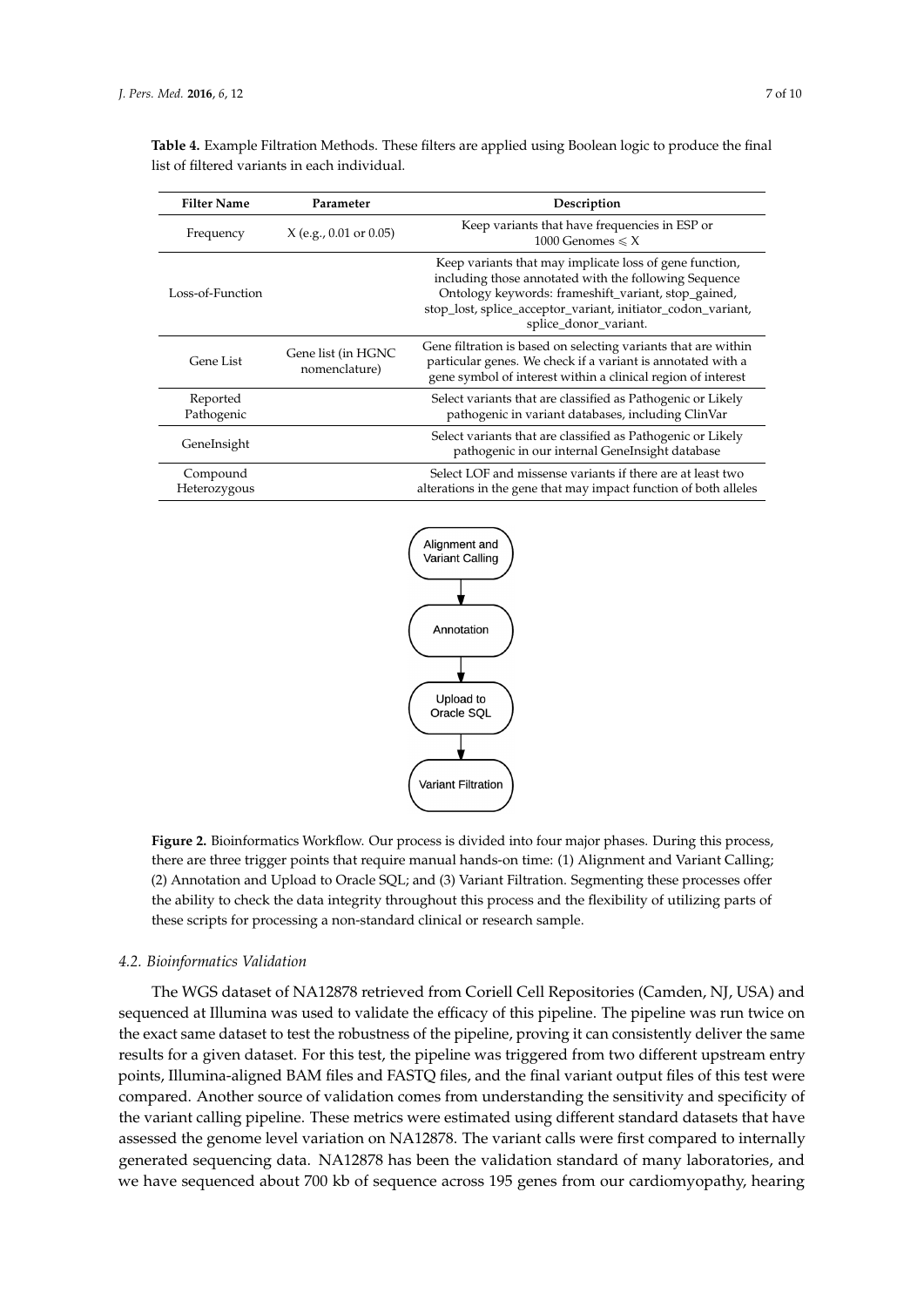loss, respiratory, Noonan syndrome, and Marfan syndrome tests using a combination of orthogonal technologies including Sanger sequencing, array-based sequencing, and targeted next-generation sequencing [\[2](#page-8-1)[,24](#page-9-8)[,25\]](#page-9-9). Consequently, we estimated sensitivity and specificity of our WGS workflow using only this specific region of interest. As recommended for earlier versions of GATK, we varied the QD and FS filters for variants called to find the optimal threshold. We additionally checked the concordance rate of our genome-level data against the variants in NA12878 reported by the 1000 Genomes Project dataset of high coverage WGS (> $30\times$  average coverage) [\[19\]](#page-9-5). The variants were assessed by their presence in each VCF file (variant concordance) as well as the concordance of the genotype called for each variant (genotype concordance).

#### *4.3. Characterization of Poorly-Covered Regions*

We selected 15 genomes sequenced at Illumina Clinical Services Laboratory and processed through our bioinformatics pipeline in FY2014 to generate a coverage list for the coding sequence of RefSeq genes plus 2 bp of buffer to encapsulate splice sites. We customized GATK 2.2.5 to run CallableLoci to determine the callability of every coding base pair, where "callable" is defined as a base having at least 8X of coverage from quality reads and less than 10% of the total reads in that region have poor mapping quality. The average of the callable base pairs for each gene across 15 genomes was calculated for this coverage list. Our pipeline did not perform variant calling on chrMT, so mitochondrial genes were excluded from this list.

Next, we wanted to assess the clinical relevance of the poorly covered regions identified in the coverage list. To do so, we selected the ClinVar dataset of reported variants, a public archive of variants and their clinical significance as contributed by the medical genetics community [\[26\]](#page-9-10). We selected "Pathogenic" and "Likely pathogenic" variants interpreted by the clinical significance element in the XML release of the ClinVar dataset (August 2015 release). ClinVar has several categorizations of variants, and we define a unique variant as one having a unique MeasureSet ID. To identify clinically relevant genes that are currently assayed in clinical sequencing laboratories, we focused on variants submitted by laboratories and working groups. To do this, we removed variant classifications from large, research-grade databases, including OMIM. MeasureSet IDs with submissions of conflicting clinical significance, such as being reported as pathogenic by one laboratory but benign in a different laboratory, were also excluded. However, an assertion of pathogenic in one laboratory but uncertain significance in another laboratory would be consistent and therefore not counted as a conflicted variant.

#### *4.4. Cost Analysis and Scalability*

WGS is more computationally intensive and demanding of storage than other current sequencing solutions. It incurs additional costs as clinical sequencing requires the data to be preserved for a set amount of time. The computational costs were estimated by the price of purchasing the compute nodes adjusted for the amount of CPU-hours necessary for a genome run and the lifespan of the hardware, which is guaranteed for five years at Partners HealthCare. The hands-on time was estimated by the price we charge per hour for bioinformatics analysis multiplied by the time necessary to successfully trigger the pipeline, deliver the variants to the geneticists, and archive the data. We also calculated the cost of storage based on current internal prices offered. The cluster resources used to run the genome sequencing pipeline is shared across many bioinformatics processes. At present, we have 10 compute nodes, each with 128 GB RAM and 16-core Intel Xeon 2.60 GHz processors running CentOS 6.5 and IBM LSF job scheduler.

#### **5. Conclusions**

We have described the implementation of clinical WGS in our laboratory at Partners HealthCare Personalized Medicine. Our implementation includes specialized scripts to perform: (1) alignment and variant calling; (2) variant annotation; (3) importing data to an SQL database; and (4) variant filtration. Each of these components has been clinically validated and can be updated independently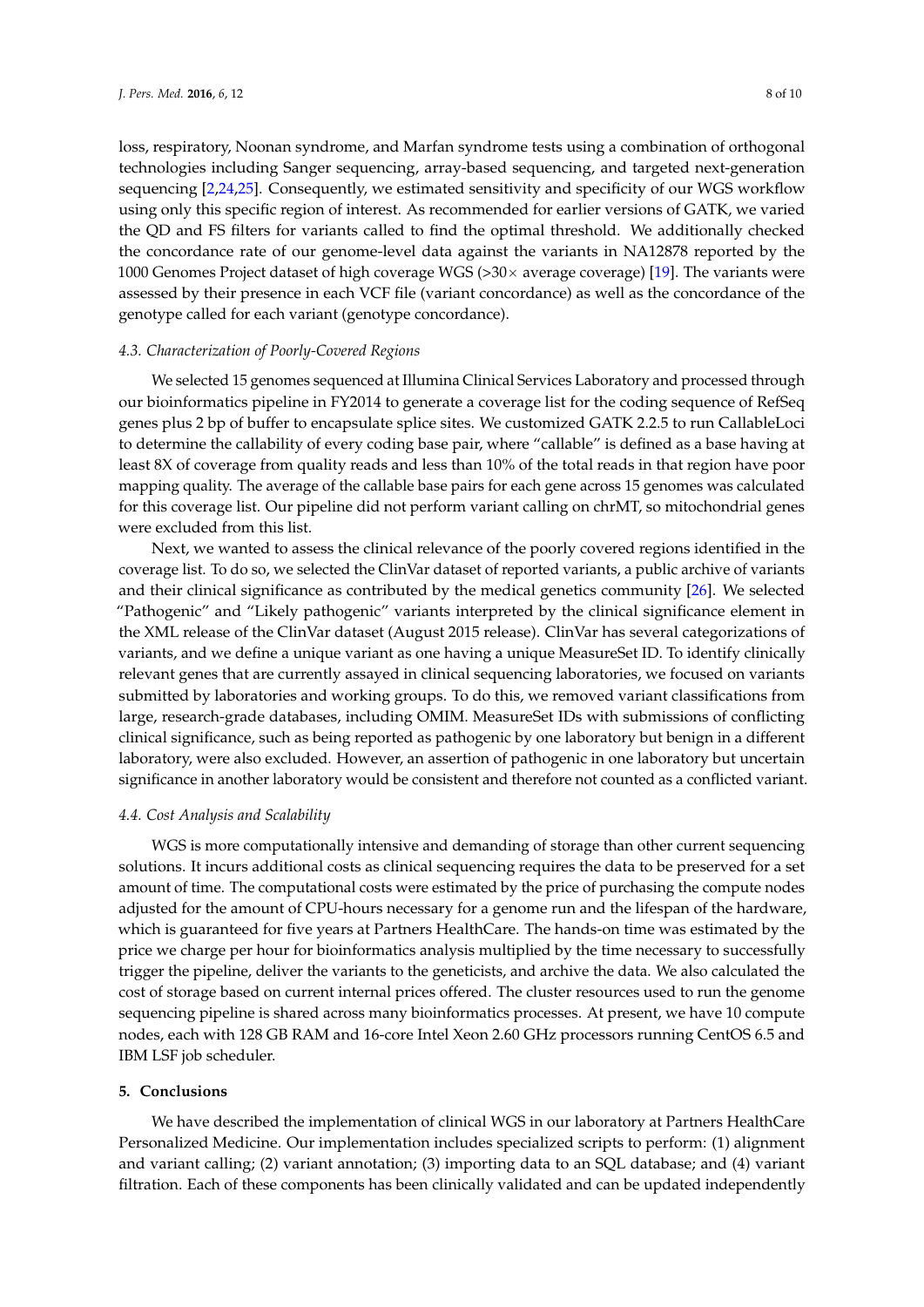of each other. WGS has been shown to reliably identify genetic variants, but the main challenge remains in clinical interpretation of those variants. This is particularly true for the vast majority of non-protein-coding variants, which are largely omitted in whole exome sequencing. With a larger public knowledgebase on non-coding regions, such as ENCODE data and GWAS signals, we can begin to create filtrations that include larger portions of the non-coding regions as they start to have utility in the clinical setting, ultimately enabling the full utility of complete genome sequencing.

**Supplementary Materials:** Supplementary materials can be accessed at: http://www.mdpi.com/2075-4426/6/1/ 12/s1.

**Acknowledgments:** We would like to thank Sivakumar Gowrisankar, Ignaty Leshchiner, Netsanet Gebremedhin, Eugene Clark, and Heidi Rehm for their contributions setting up the initial pipeline. We also thank all of our colleagues past and present at the LMM and as part of the MedSeq project for their contributions to our genome sequencing workflow. This work was supported in part by National Institutes of Health grant HG006500.

**Author Contributions:** All authors were actively involved in implementing, maintaining, and enhancing the bioinformatics workflow described. C.G., J.E., P.R., and E.A.T. performed the cost analysis. C.-F.L. and M.S.L. determined the poorly covered clinically relevant gene regions. R.S. and H.S. contributed to summarizing different portions of the pipeline, including examples and strategies for variant filtration and average genome coverage analysis, respectively. E.A.T. and M.S.L. drafted the manuscript. All authors reviewed and provided edits to the final version.

**Conflicts of Interest:** All authors work at the nonprofit Partners HealthCare Personalized Medicine, which includes the Laboratory for Molecular Medicine that offers fee-for-service genetic testing.

## **References**

- <span id="page-8-0"></span>1. Collins, F.S.; Varmus, H. A new initiative on precision medicine. *N. Engl. J. Med.* **2015**, *372*, 793–795. [\[CrossRef\]](http://dx.doi.org/10.1056/NEJMp1500523) [\[PubMed\]](http://www.ncbi.nlm.nih.gov/pubmed/25635347)
- <span id="page-8-1"></span>2. Alfares, A.A.; Kelly, M.A.; McDermott, G.; Funke, B.H.; Lebo, M.S.; Baxter, S.B.; Shen, J.; McLaughlin, H.M.; Clark, E.H.; Babb, L.J.; *et al*. Results of clinical genetic testing of 2,912 probands with hypertrophic cardiomyopathy: Expanded panels offer limited additional sensitivity. *Genet. Med. Off. J. Am. Coll. Med. Genet.* **2015**, *17*, 880–888. [\[CrossRef\]](http://dx.doi.org/10.1038/gim.2014.205) [\[PubMed\]](http://www.ncbi.nlm.nih.gov/pubmed/25611685)
- <span id="page-8-2"></span>3. Harismendy, O.; Ng, P.C.; Strausberg, R.L.; Wang, X.; Stockwell, T.B.; Beeson, K.Y.; Schork, N.J.; Murray, S.S.; Topol, E.J.; Levy, S.; *et al*. Evaluation of next generation sequencing platforms for population targeted sequencing studies. *Genome Biol.* **2009**, *10*. [\[CrossRef\]](http://dx.doi.org/10.1186/gb-2009-10-3-r32) [\[PubMed\]](http://www.ncbi.nlm.nih.gov/pubmed/19327155)
- <span id="page-8-3"></span>4. Biesecker, L.G.; Mullikin, J.C.; Facio, F.M.; Turner, C.; Cherukuri, P.F.; Blakesley, R.W.; Bouffard, G.G.; Chines, P.S.; Cruz, P.; Hansen, N.F.; *et al*. The clinseq project: Piloting large-scale genome sequencing for research in genomic medicine. *Genome Res.* **2009**, *19*, 1665–1674. [\[CrossRef\]](http://dx.doi.org/10.1101/gr.092841.109) [\[PubMed\]](http://www.ncbi.nlm.nih.gov/pubmed/19602640)
- 5. Dewey, F.E.; Grove, M.E.; Pan, C.; Goldstein, B.A.; Bernstein, J.A.; Chaib, H.; Merker, J.D.; Goldfeder, R.L.; Enns, G.M.; David, S.P.; *et al*. Clinical interpretation and implications of whole-genome sequencing. *JAMA* **2014**, *311*, 1035–1045. [\[CrossRef\]](http://dx.doi.org/10.1001/jama.2014.1717) [\[PubMed\]](http://www.ncbi.nlm.nih.gov/pubmed/24618965)
- <span id="page-8-8"></span>6. Jiang, Y.H.; Yuen, R.K.; Jin, X.; Wang, M.; Chen, N.; Wu, X.; Ju, J.; Mei, J.; Shi, Y.; He, M.; *et al*. Detection of clinically relevant genetic variants in autism spectrum disorder by whole-genome sequencing. *Am. J. Hum. Genet.* **2013**, *93*, 249–263. [\[CrossRef\]](http://dx.doi.org/10.1016/j.ajhg.2013.06.012) [\[PubMed\]](http://www.ncbi.nlm.nih.gov/pubmed/23849776)
- <span id="page-8-4"></span>7. Lupski, J.R.; Reid, J.G.; Gonzaga-Jauregui, C.; Rio Deiros, D.; Chen, D.C.; Nazareth, L.; Bainbridge, M.; Dinh, H.; Jing, C.; Wheeler, D.A.; *et al*. Whole-genome sequencing in a patient with charcot-marie-tooth neuropathy. *N. Engl. J. Med.* **2010**, *362*, 1181–1191. [\[CrossRef\]](http://dx.doi.org/10.1056/NEJMoa0908094) [\[PubMed\]](http://www.ncbi.nlm.nih.gov/pubmed/20220177)
- <span id="page-8-5"></span>8. MacArthur, D.G.; Balasubramanian, S.; Frankish, A.; Huang, N.; Morris, J.; Walter, K.; Jostins, L.; Habegger, L.; Pickrell, J.K.; Montgomery, S.B.; *et al*. A systematic survey of loss-of-function variants in human protein-coding genes. *Science* **2012**, *335*, 823–828. [\[CrossRef\]](http://dx.doi.org/10.1126/science.1215040) [\[PubMed\]](http://www.ncbi.nlm.nih.gov/pubmed/22344438)
- <span id="page-8-6"></span>9. Zook, J.M.; Chapman, B.; Wang, J.; Mittelman, D.; Hofmann, O.; Hide, W.; Salit, M. Integrating human sequence data sets provides a resource of benchmark snp and indel genotype calls. *Nat. Biotechnol.* **2014**, *32*, 246–251. [\[CrossRef\]](http://dx.doi.org/10.1038/nbt.2835) [\[PubMed\]](http://www.ncbi.nlm.nih.gov/pubmed/24531798)
- <span id="page-8-7"></span>10. Li, H. Picard. Available online: http://picard.sourceforge.net (acessed on 22 October 2015).
- 11. Li, H.; Durbin, R. Fast and accurate short read alignment with burrows-wheeler transform. *Bioinformatics* **2009**, *25*, 1754–1760. [\[CrossRef\]](http://dx.doi.org/10.1093/bioinformatics/btp324) [\[PubMed\]](http://www.ncbi.nlm.nih.gov/pubmed/19451168)